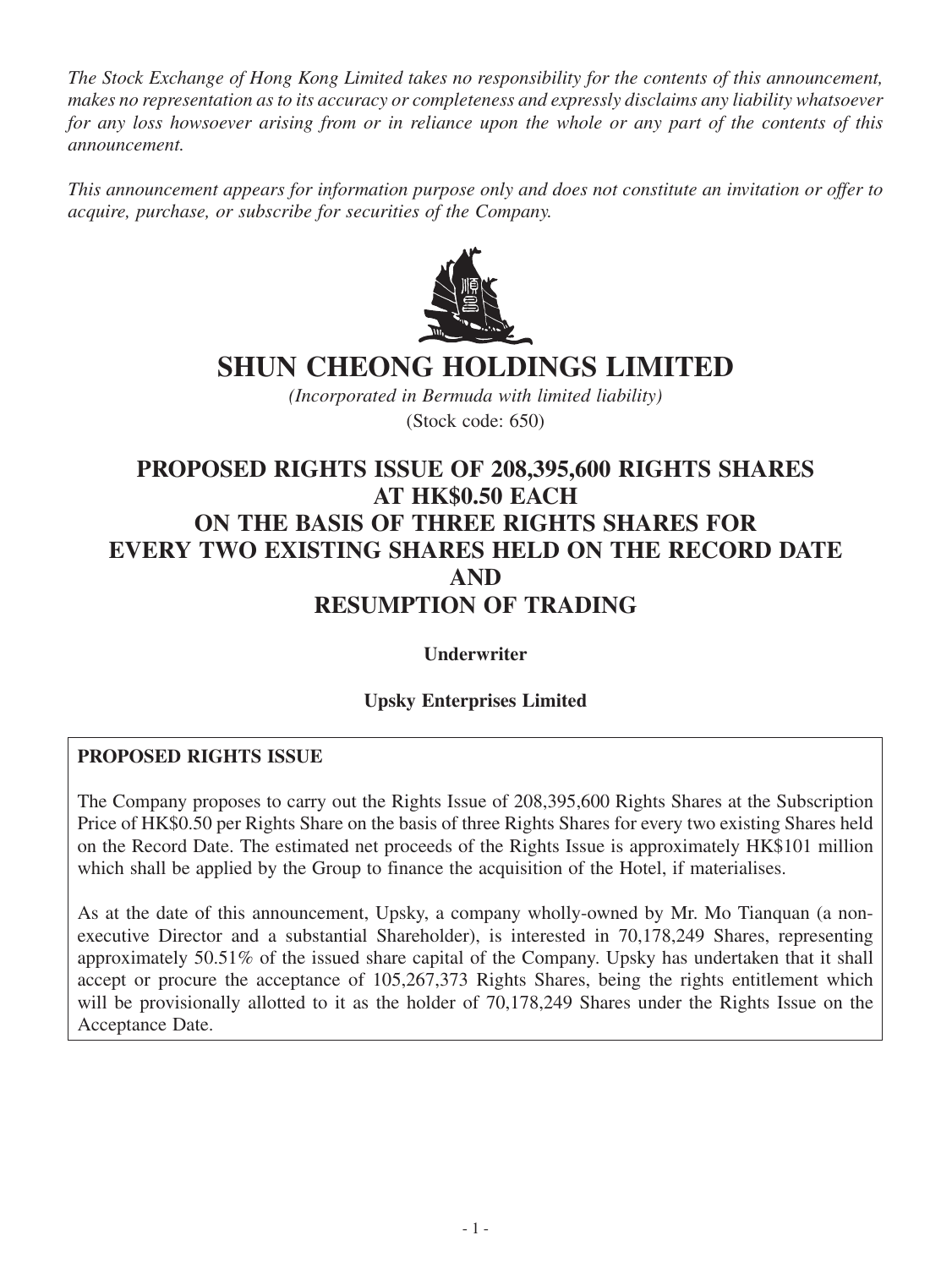The Underwritten Shares will be fully underwritten by Upsky on the terms and subject to the conditions set out in the Underwriting Agreement. If Upsky terminates the Underwriting Agreement (see subsection headed "Termination of the Underwriting Agreement" of this announcement) or the conditions of the Rights Issue (see sub-section headed "Conditions of the Rights Issue" of this announcement) are not fulfilled, the Rights Issue shall not proceed and shall lapse. Upsky has also undertaken that it shall place such number of the Underwritten Shares to independent third parties to comply with the public float requirements under the Listing Rules in the event that the percentage of public float resulting from completion of the Rights Issue falls below the required minimum percentage under the Listing Rules. Upsky shall take appropriate steps/measures to ensure sufficient public float of the Shares upon completion of the Rights Issue.

**The Rights Issue may or may not proceed. Shareholders and potential investors should therefore exercise caution when dealing in the Shares or Rights Shares in their nil-paid form, and if they are in any doubt about their position, they are recommended to consult their professional adviser(s). Moreover, investors' attention is drawn to the section headed "Warning of the risks of dealing in the Shares and the nil-paid Rights Shares" below.**

The last day of dealing in the Shares on a cum-rights basis is 8 May 2008. The Shares will be dealt with on an ex-rights basis from 9 May 2008. The Rights Shares are expected to be dealt with in their nil-paid form from 22 May 2008 to 30 May 2008 (both dates inclusive). To qualify for the Rights Issue, any transfer of the Shares (together with the relevant share certificates) must be lodged for registration with the Company's share registrar, Computershare Hong Kong Investor Services Limited, at Shops 1712-16, 17/F., Hopewell Centre, 183 Queen's Road East, Wanchai, Hong Kong, by 4:30 p.m. on 13 May 2008. The Acceptance Date is expected to be on 4 June 2008 or such other date as the Company and Upsky may agree in writing. The Company shall apply to the Listing Committee of the Stock Exchange for the listing of, and permission to deal in, the Rights Shares in both their nil-paid and fully-paid forms.

A circular containing, among other things, details of the Rights Issue and the Underwriting Agreement, the recommendation of the Independent Board Committee and the letter from the Independent Financial Adviser to the Independent Board Committee and the Independent Shareholders, together with a notice convening the SGM will be despatched to the Shareholders as soon as practicable.

The Rights Issue Documents setting out details of the Rights Issue will be despatched to the Qualifying Shareholders as soon as practicable. The Company shall send only the Prospectus to the Excluded Shareholders (if any) for information purposes.

The Company has established an Independent Board Committee (which comprises all the three independent non-executive Directors, being Prof. Ye Jianping, Mr. Derek Palaschuk and Mr. Yao Xusheng) (i) to advise the Independent Shareholders as to whether the terms of the Rights Issue and the Underwriting Agreement are fair and reasonable so far as the Independent Shareholders are concerned and whether the Rights Issue and the Underwriting Agreement are in the interests of the Company and the Shareholders as a whole, and (ii) to advise the Independent Shareholders on how to vote, taking into account the recommendations of the Independent Financial Adviser.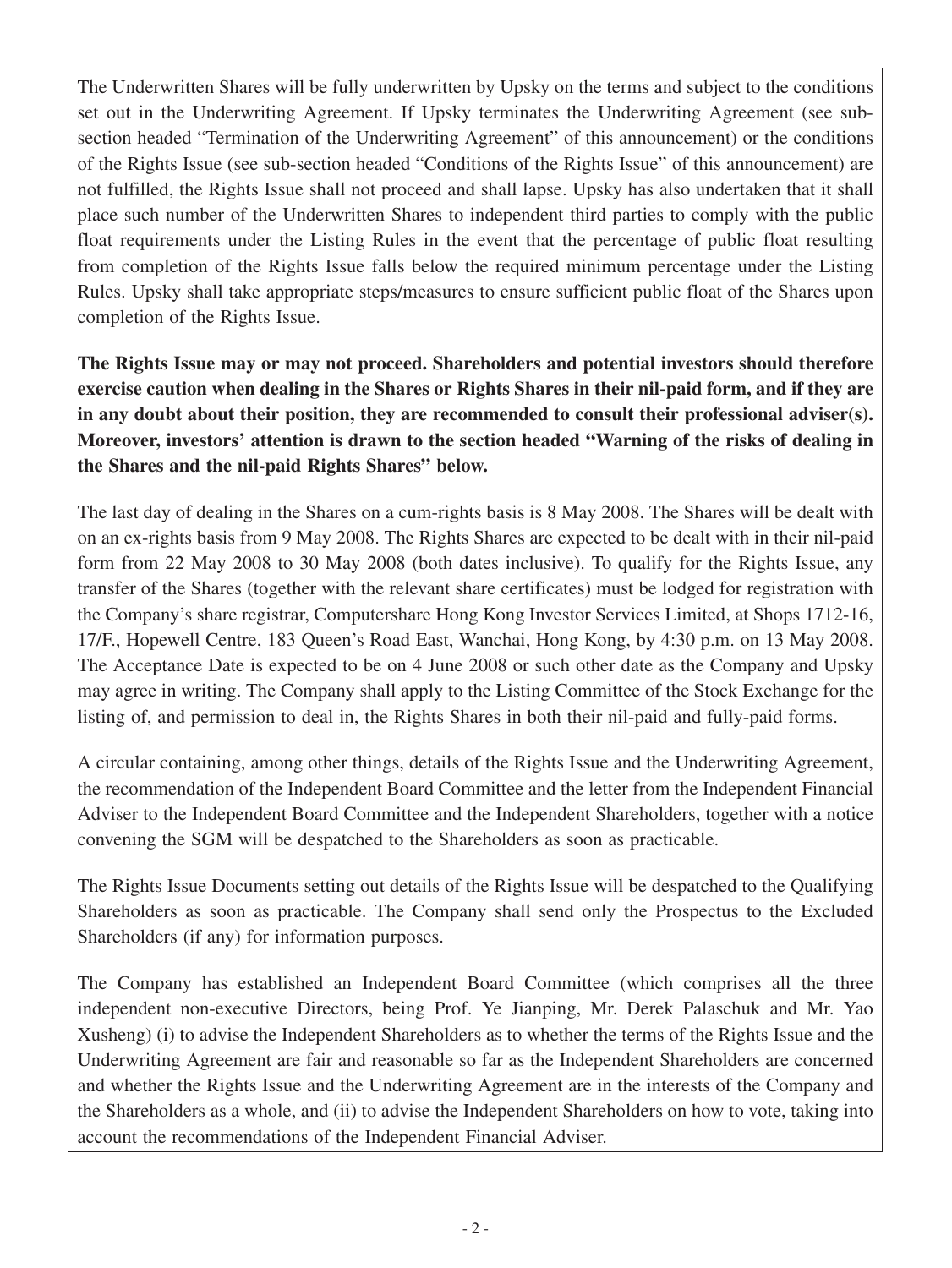## **PROPOSED RIGHTS ISSUE**

### **Issue statistics**

| Basis of the Rights Issue:             | three Rights Shares for every two existing Shares held on the Record<br>Date |
|----------------------------------------|------------------------------------------------------------------------------|
| Number of existing<br>Shares in issue: | 138,930,400 Shares as at the date of this announcement                       |
| Number of Rights Shares:               | 208,395,600 Rights Shares                                                    |
| Underwriter:                           | <b>Upsky Enterprises Limited</b>                                             |

Under the Rights Issue, 208,395,600 nil-paid Rights Shares would be provisionally allotted, representing approximately 150.00% of the existing issued share capital of the Company and approximately 60.00% of the issued share capital of the Company as enlarged by the issue of 208,395,600 Rights Shares.

As at the date of this announcement and save as and except for the Convertible Bond, the Company had no outstanding convertible securities, options or warrants in issue which would otherwise confer any right to subscribe for, convert or exchange into the existing Shares.

### **Qualifying Shareholders**

To qualify for the Rights Issue, a Qualifying Shareholder must be registered as a member of the Company as at the close of business on the Record Date. In order to be registered as members of the Company on the Record Date, all transfers of the Shares must be lodged (together with the relevant share certificate(s)) with the Company's share registrar by 4:30 p.m. (Hong Kong time) on 13 May 2008.

The share registrar of the Company is:

Computershare Hong Kong Investor Services Limited Shops 1712-16, 17/F., Hopewell Centre 183 Queen's Road East Wanchai, Hong Kong

The Company shall send the Rights Issue Documents to the Qualifying Shareholders. The Company shall send only the Prospectus to the Excluded Shareholders (if any) for information purposes.

#### **Closure of register of members**

The register of members of the Company will be closed from 14 May 2008 to 19 May 2008, both days inclusive. No transfer of Shares will be registered during this period.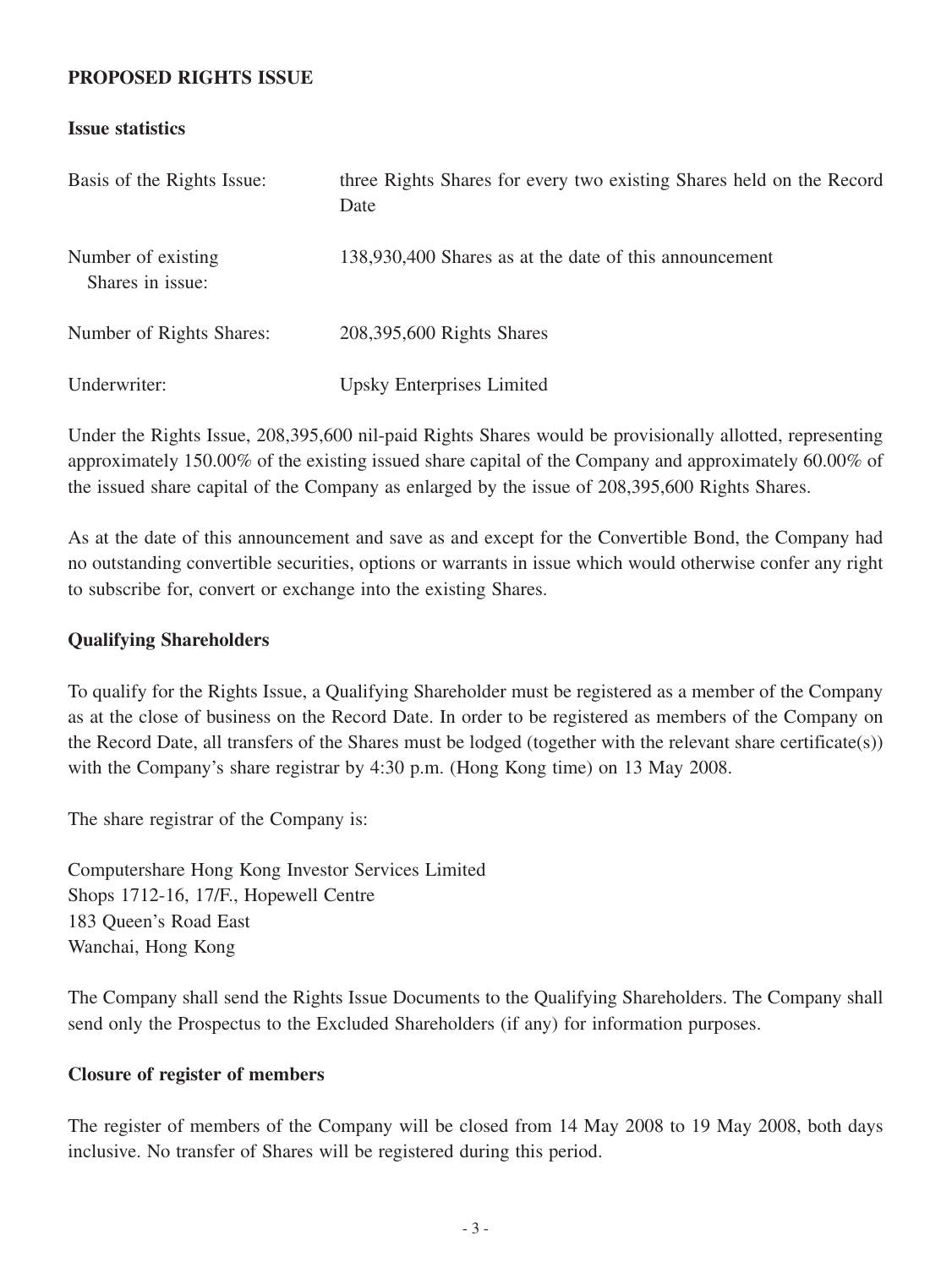## **TERMS OF THE RIGHTS ISSUE**

#### **Subscription Price**

The Subscription Price of HK\$0.50 per Rights Share is payable in full by a Qualifying Shareholder upon acceptance of the provisional allotment of the Rights Shares under the Rights Issue or application for excess Rights Shares or when a renouncee of any provisional allotment of the Rights Shares or a transferee of nil-paid Rights Shares applies for the Rights Shares. The Subscription Price represents:

- (i) a discount of approximately 64.03% to the closing price of HK\$1.39 per Share as quoted on the Stock Exchange on 7 April 2008, being the Last Trading Day;
- (ii) a discount of approximately 64.08% to the average closing price of approximately HK\$1.392 per Share as quoted on the Stock Exchange for the 5 consecutive trading days up to and including the Last Trading Day;
- (iii) a discount of approximately 63.90% to the average closing price of approximately HK\$1.385 per Share as quoted on the Stock Exchange for the 10 consecutive trading days up to and including the Last Trading Day;
- (iv) a discount of approximately 41.59% to the theoretical ex-rights price of approximately HK\$0.856 based on the closing price of HK\$1.39 per Share as quoted on the Stock Exchange on the Last Trading Day; and
- (v) a premium of approximately 4.07% over the unaudited net asset value of approximately HK\$0.48 per Share as at 30 September 2007 and 138,930,400 Shares in issue as at the date of this announcement.

The Subscription Price was arrived at after arm's length negotiation between the Company and Upsky with reference to the unaudited net asset value of approximately HK\$0.48 per Share as at 30 September 2007. Moreover, it is noted that the general market practice for rights issue transactions by companies listed in Hong Kong is to issue rights shares at a discount to the prevailing market price of their respective shares. The Directors are of the view that the level of discount of the Subscription Price to the prevailing market price of the Shares would be able to enhance the attractiveness of the Rights Issue and thus encourage the Shareholders to participate in the Rights Issue. Therefore, the Directors consider that the discount of the Subscription Price to the current market price of the Shares as proposed is acceptable and the Rights Issue is in the interests of the Company and the Shareholders as a whole.

#### **Basis of Provisional Allotments**

Three Rights Shares (in nil-paid form) for every two existing Shares held by the Qualifying Shareholders as at the close of business on the Record Date.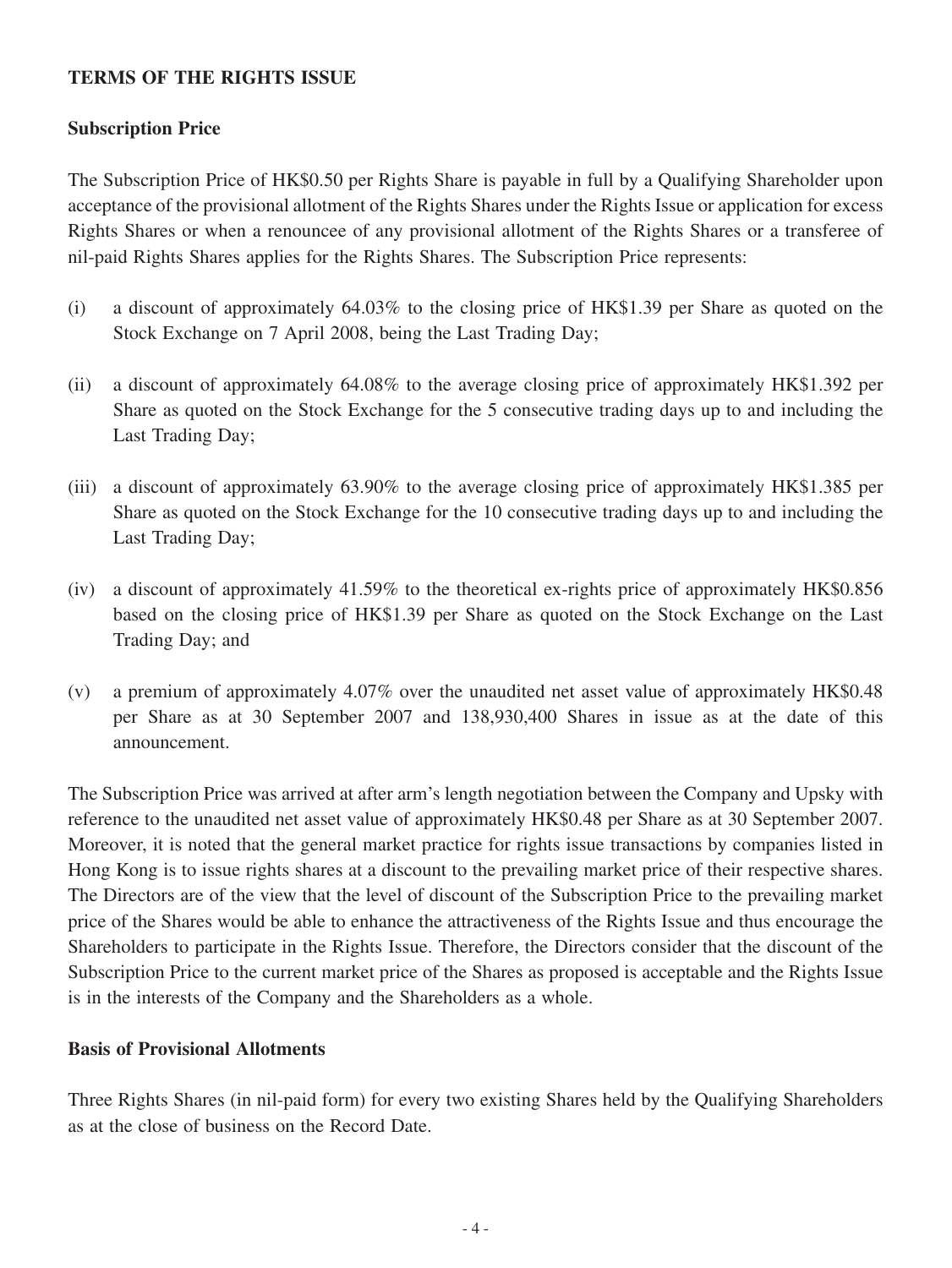#### **Status of the Rights Shares**

The Rights Shares (when allotted, issued and fully paid) will rank pari passu with the then existing Shares in issue in all respects. Holders of fully paid Rights Shares shall be entitled to receive all future dividends and distributions which may be declared, made or paid after the date of allotment and issue of the Rights Shares.

#### **Certificates for the Rights Shares**

Subject to the fulfillment by the Company of the conditions precedent to the Rights Issue as contained in the Underwriting Agreement, certificates for all fully-paid Rights Shares are expected to be posted by 13 June 2008 to those Qualifying Shareholders who have paid for and have accepted the Rights Shares by ordinary mail, at their own risk.

#### **Refund cheques for the Rights Issue**

Refund cheques in respect of wholly or partially unsuccessful applications for excess Rights Shares (if any) are expected to be posted on or before 13 June 2008 by ordinary post to the applicants at their own risk.

#### **Fractions of the Rights Shares**

No fractions of the Rights Shares shall be allotted and the Company shall sell any Rights Shares created from the aggregation of fractions of the Rights Shares in nil-paid form (if a net premium can be obtained thereof) and the net proceeds of sale (after deducting the expenses of sale, if any) shall be retained for the benefit of the Company.

# **Rights Shares that would have been allotted to Excluded Shareholders had they been Qualifying Shareholders**

The Company shall provisionally allot the Rights Shares that would have been allotted in nil-paid form to Excluded Shareholders had they been Qualifying Shareholders to a nominee of the Company which shall arrange for the sale of such nil-paid rights as soon as practicable after the commencement of dealings on the Stock Exchange in the Rights Shares in nil-paid form if a net premium can be obtained thereof, and, if and to the extent that such rights can be so sold, the nominee shall thereafter account to the Company for the net proceeds of sale (after deducting the expenses of sale, if any), which will be distributed by the Company in HK\$ to the Excluded Shareholders pro rata provided that rounded down amounts of less than HK\$100 will not be so distributed but will be retained for the benefit of the Company.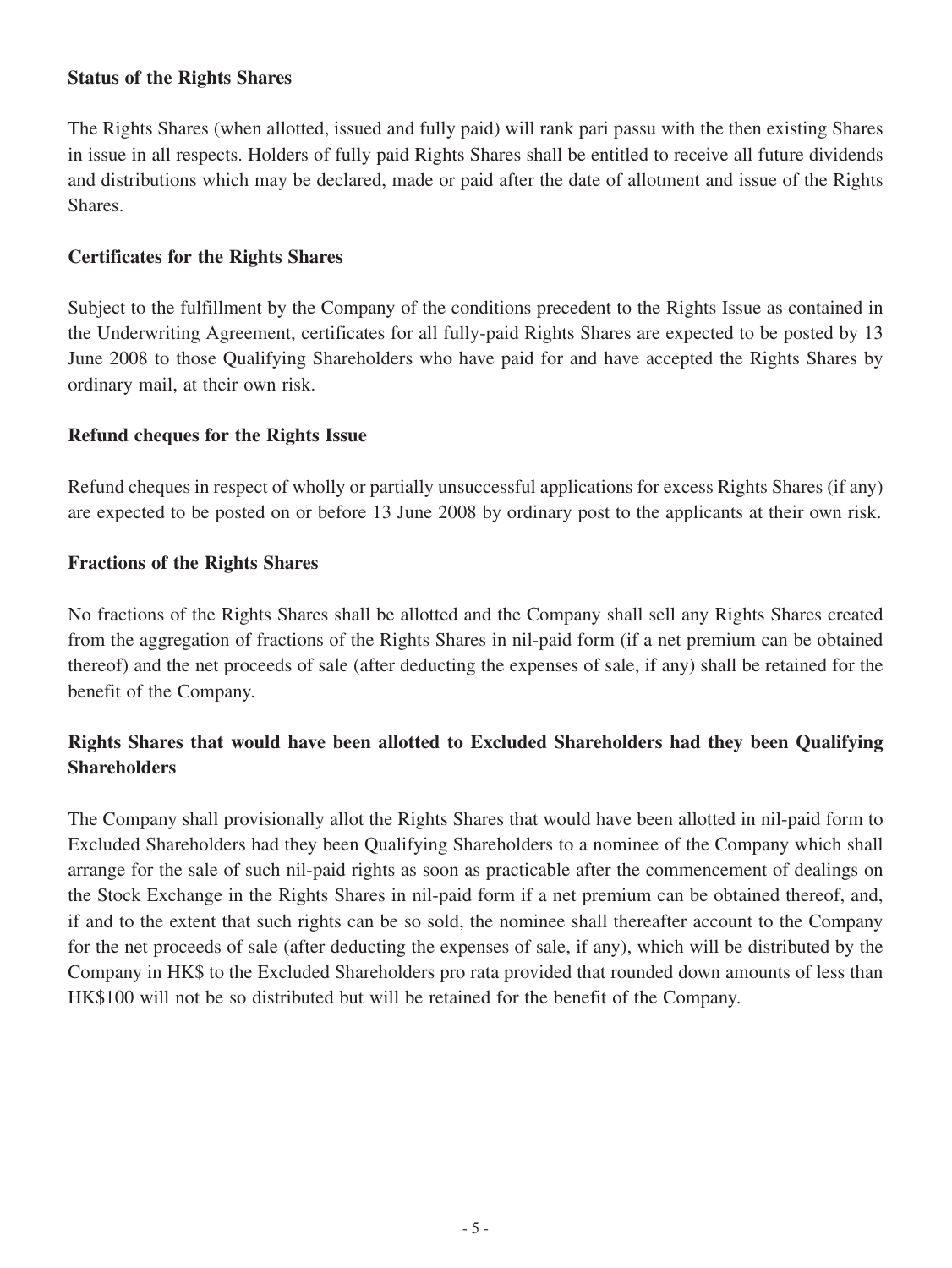The Company is seeking legal opinions from the overseas legal advisers as to whether the issue of the Rights Shares to the Overseas Shareholders may contravene the applicable securities legislation of the relevant overseas places or the requirements of the relevant regulatory body or stock exchange in that place pursuant to Rule 13.36(2)(a) of the Listing Rules. If the Directors, based on the legal opinions provided by the overseas legal advisers, consider it necessary or expedient not to offer the Rights Shares to such Overseas Shareholder(s) on account either of legal restrictions under the laws of the relevant place or the requirements of the relevant regulatory body or stock exchange in that place, no Rights Share will be offered to such Overseas Shareholder(s). In such circumstances, the Rights Issue will not be extended to the Excluded Shareholders.

## **Application for excess Rights Shares**

Qualifying Shareholders are entitled to apply for any nil-paid Rights Shares provisionally allotted but not accepted by the Qualifying Shareholders, any unsold entitlements of the Excluded Shareholders and any unsold fractions of the Rights Shares.

Applications may be made by completing the form of application for excess Rights Shares and lodging the same with a separate remittance for the excess Rights Shares. The Directors shall allocate the excess Rights Shares at their discretion on a fair and equitable basis following the principles below:

- (1) preference will be given to applications for less than a board lot of the Rights Shares where they appear to the Directors that such applications are made to round up odd-lot holdings to whole-lot holdings; and
- (2) subject to availability of excess Rights Shares after allocation under principle (1) above, the excess Rights Shares will be allotted to the Qualifying Shareholders based on a sliding scale with reference to the number of the excess Rights Shares applied by them (that is, Qualifying Shareholders applying for smaller number of the Rights Shares are allocated with a higher percentage of successful application but shall receive less number of the Rights Shares; whereas Qualifying Shareholders applying for large number of the Rights Shares are allocated with a smaller percentage of successful application but shall receive higher number of Rights Shares).

Shareholders with their Shares held by a nominee company should note that the Board shall regard the nominee company as a single Shareholder according to the register of members of the Company.

Accordingly, Shareholders should note that the aforesaid arrangement in relation to the top-up of odd lots for allocation of excess Rights Shares will not be extended to ultimate beneficial owners individually. Shareholders with their Shares held by a nominee company are advised to consider whether they would like to arrange for the registration of the relevant Shares in the name of the beneficial owner(s) prior to the Record Date.

For Shareholders whose Shares are held by their nominees and would like to have their names registered on the register of members of the Company, they must lodge all necessary document with the share registrar of the Company in Hong Kong for completion of the relevant registration by 4:00 p.m. on 4 June 2008.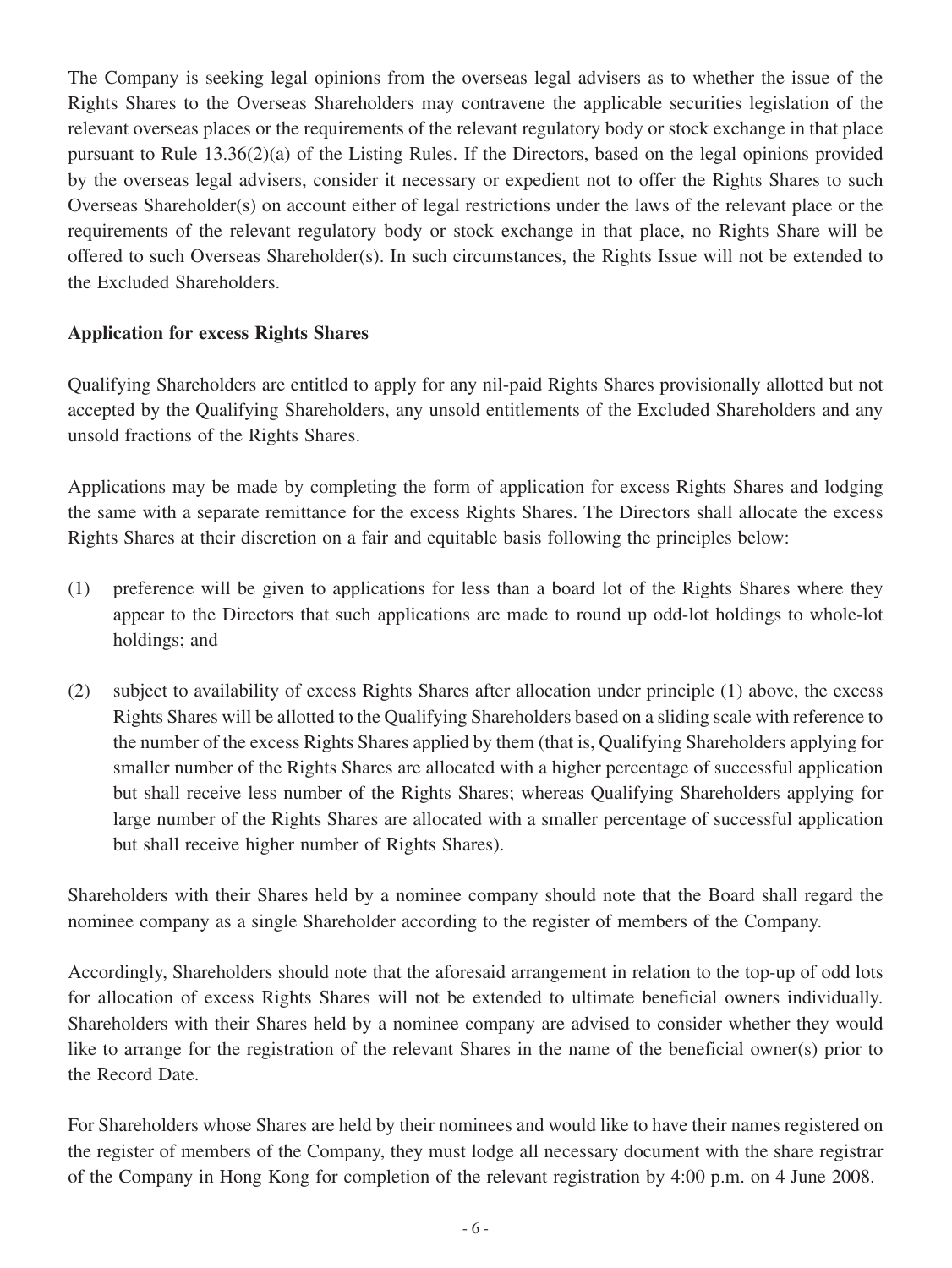## **Application for listing**

The Company shall apply to the Listing Committee of the Stock Exchange for the listing of, and permission to deal in, the Rights Shares in both nil-paid and fully-paid forms. Nil-paid Rights Shares are expected to be traded in board lots of 10,000 (as the Shares are currently traded on the Stock Exchange in board lots of 10,000). Dealing in the Rights Shares (in both nil-paid and fully-paid forms) will be subject to the payment of stamp duty in Hong Kong.

## **Undertaking of Upsky**

As at the date of this announcement, Upsky, a company wholly-owned by Mr. Mo Tianquan (a non-executive Director and a substantial Shareholder), is interested in 70,178,249 Shares, representing approximately 50.51% of the issued share capital of the Company. Pursuant to the Underwriting Agreement, Upsky has undertaken with the Company that it shall accept or procure the acceptance of 105,267,373 Rights Shares, being the rights entitlement which will be provisionally allotted to it as the holder of 70,178,249 Shares under the Rights Issue prior to 4:00 p.m. on the Acceptance Date.

## **Undertaking of Tanisca**

Pursuant to the subscription agreement dated 29 October 2007, the Company agreed to issue the Convertible Bond in the principal amount of HK\$120,000,000 to Tanisca. Subsequently, the Convertible Bond was issued to Tanisca on 28 March 2008.

Assuming full conversion of the Convertible Bond, the Company shall issue 200,000,000 new Shares (subject to adjustments) to Tanisca. As at the date of this announcement, Tanisca has not exercised any of its conversion right under the Convertible Bond and has undertaken with the Company that it shall not exercise any of its conversion right under the Convertible Bond up to and including the Record Date. The conversion price of the Convertible Bond will be subject to adjustment for the Rights Issue and the Company shall issue further announcement regarding the adjustment to the conversion price as when necessary and appropriate.

## **Conditions of the Rights Issue**

The obligations of the Underwriter under the Underwriting Agreement are conditional on the following:

(a) the delivery to the Stock Exchange and registration with the share registrar of Company in Hong Kong respectively one copy of each of the Rights Issue Documents duly certified by two Directors (or by their agents duly authorised in writing) as having been approved by resolution of the Board (and all other documents required to be attached thereto) no later than the Record Date or otherwise in compliance with the Listing Rules and the Companies Ordinance;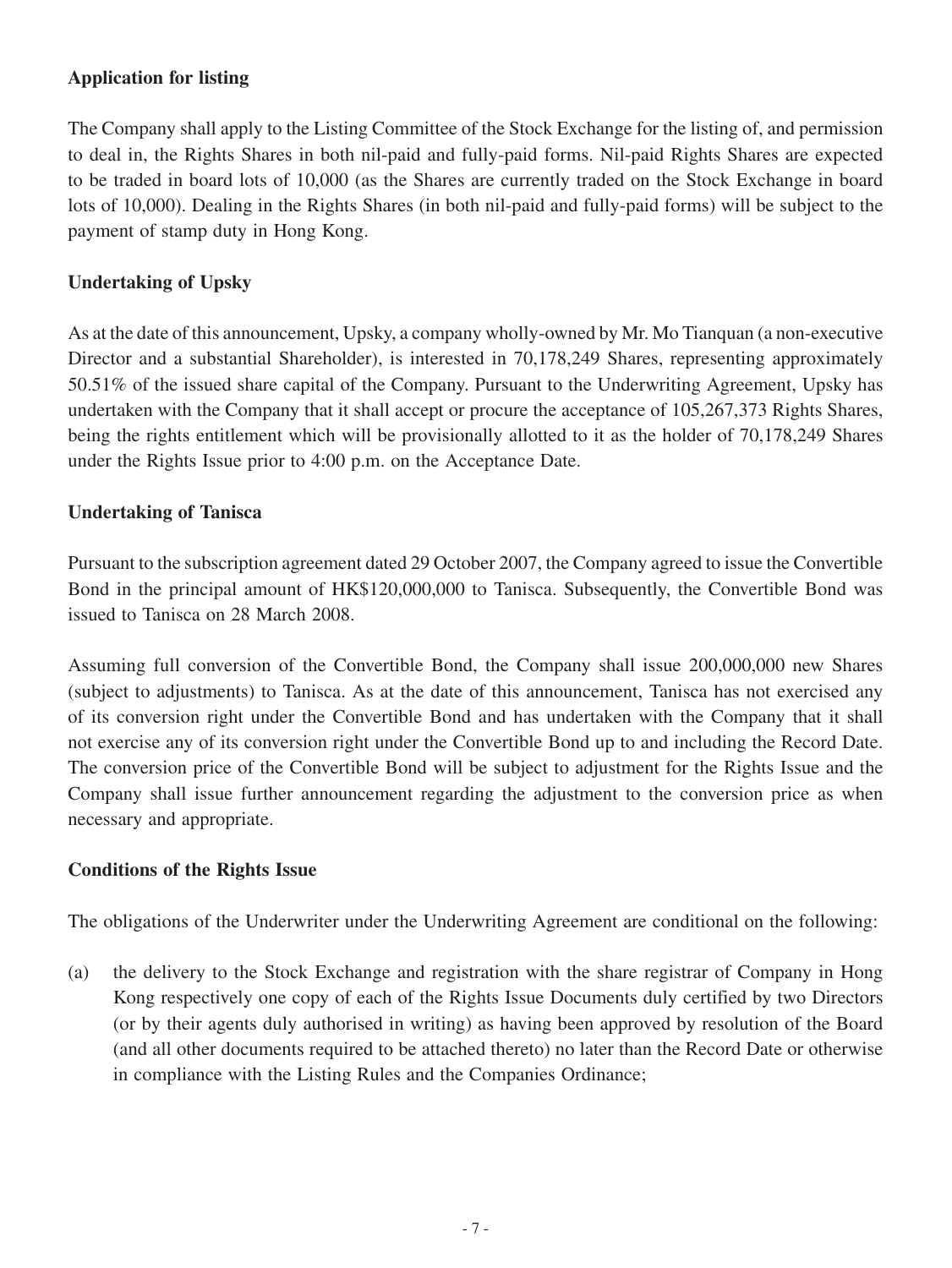- (b) the filing of one copy of the Prospectus signed by one Director on behalf of all Directors with the Registrar of Companies in Bermuda prior to or as reasonably practicable after the publication of the Prospectus;
- (c) the posting of the Rights Issue Documents to the Qualifying Shareholders and the posting of the Prospectus stamped "For Information Only" to the Excluded Shareholders; in each case, on the first Business Day after the Record Date;
- (d) the Listing Committee of the Stock Exchange granting or agreeing to grant (subject to allotment), and not having revoked, the listing of, and permission to deal in the Rights Shares, in nil-paid and fully-paid forms prior to 22 May 2008, being the expected date of commencement of dealings in the Rights Shares in nil-paid form (or such other date as may be agreed between the Company and the Underwriter);
- (e) if required, the Bermuda Monetary Authority granting the consent to the issue of the Rights Shares on or before the Acceptance Date;
- (f) the performance in full by Upsky of its undertakings to take up and accept the number of Rights Shares which will be provisionally allotted to it as the holder of 70,178,249 Shares; and
- (g) the approval by the Independent Shareholders in respect of the Rights Issue, the Underwriting Agreement and any transactions contemplated thereunder.

In the event that the above conditions have not been satisfied or waived on or before the time and dates specified in the Underwriting Agreement (or in each case such later date as the Underwriter and the Company may agree), all liabilities of the parties to the Underwriting Agreement will cease and none of the parties shall have any claim against the other (save for any antecedent breaches).

## **UNDERWRITING ARRANGEMENT**

## **The Underwriting Agreement**

| Date:                              | 7 April 2008                                                         |
|------------------------------------|----------------------------------------------------------------------|
| Underwriter:                       | Upsky Enterprises Limited                                            |
| Number of the Rights Shares:       | 208,395,600 Rights Shares                                            |
| Number of the Underwritten Shares: | 103,128,227 Underwritten Shares                                      |
| Underwriting commission:           | 2.00% of the Subscription Price of the Underwritten<br><b>Shares</b> |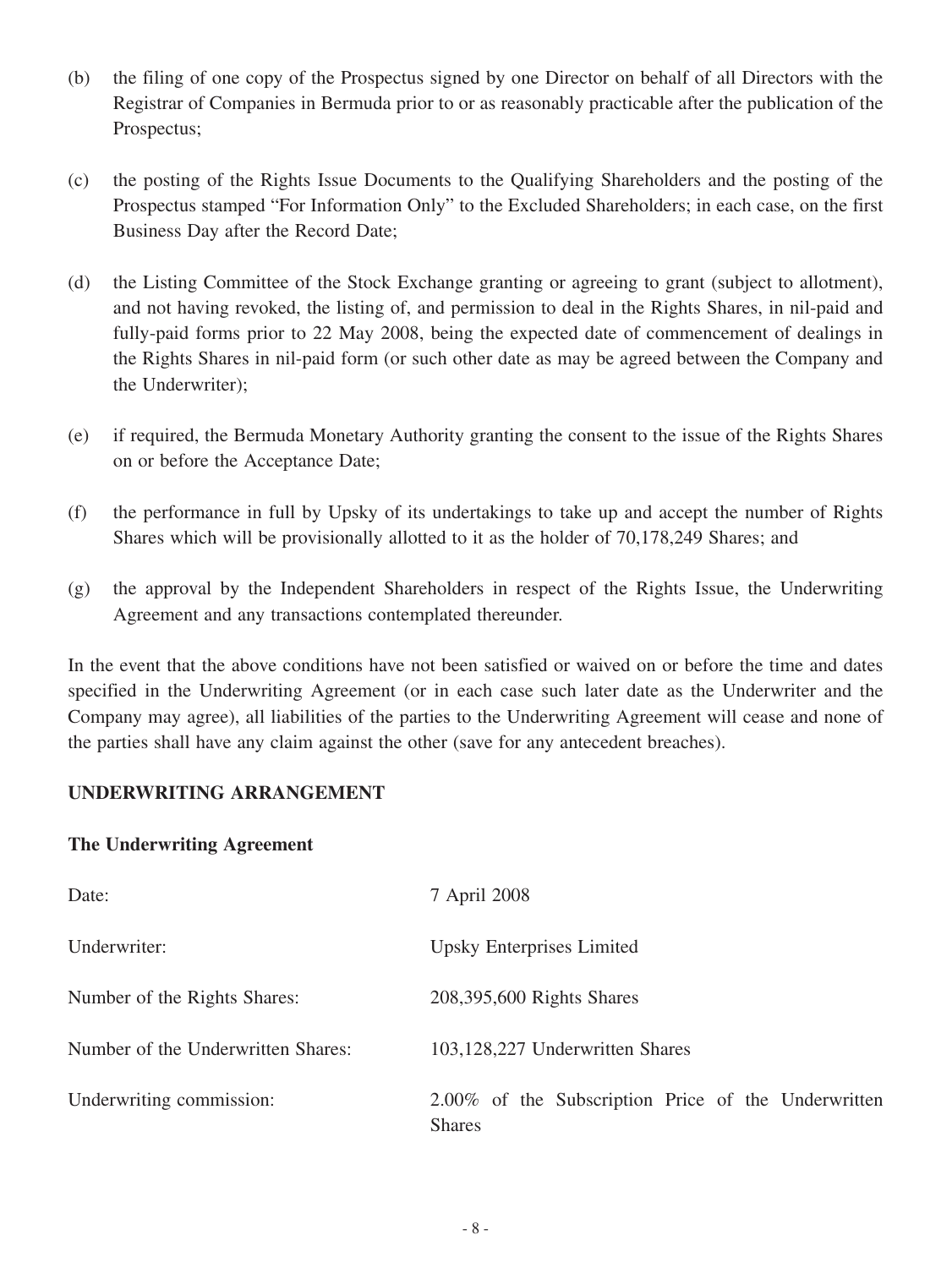#### **Termination of the Underwriting Agreement**

#### **If at any time on or before 4:00 p.m. on the second Business Day following the Acceptance Date:**

- (a) the Underwriter shall become aware of the fact that, or shall have reasonable cause to believe that any of the Warranties in the Underwriting Agreement was untrue, inaccurate, misleading or breached, and in each case the same is (in the reasonable opinion of the Underwriter) material in the context of the Rights Issue; or
- (b) there shall be
	- (i) any new law or regulation is enacted, or there is any change in existing laws or regulations or any change in the interpretation or application thereof by any court or other competent authority, whether in Hong Kong or elsewhere;
	- (ii) any change in local, national or international financial, political, industrial or economic conditions;
	- (iii) any change of an exceptional nature in local, national or international equity securities or currency markets;
	- (iv) any local, national or international outbreak or escalation of hostilities, insurrection or armed conflict;
	- (v) any moratorium, suspension or material restriction on trading in securities generally on the Stock Exchange;
	- (vi) any suspension in the trading of the Shares on the Stock Exchange for a continuous period of seven trading days (as defined under the Listing Rules);
	- (vii) any change or development involving a prospective change in taxation or exchange controls in Hong Kong or elsewhere,

which is or are, in the reasonable opinion of the Underwriter:-

- (a) likely to have a material adverse effect on the business, financial position or prospects of the Group taken as a whole; or
- (b) likely to have a material adverse effect on the success of the Rights Issue or the level of Rights Shares to be taken up; or
- (c) so material as to make it inappropriate, inadvisable or inexpedient to proceed further with the Rights Issue,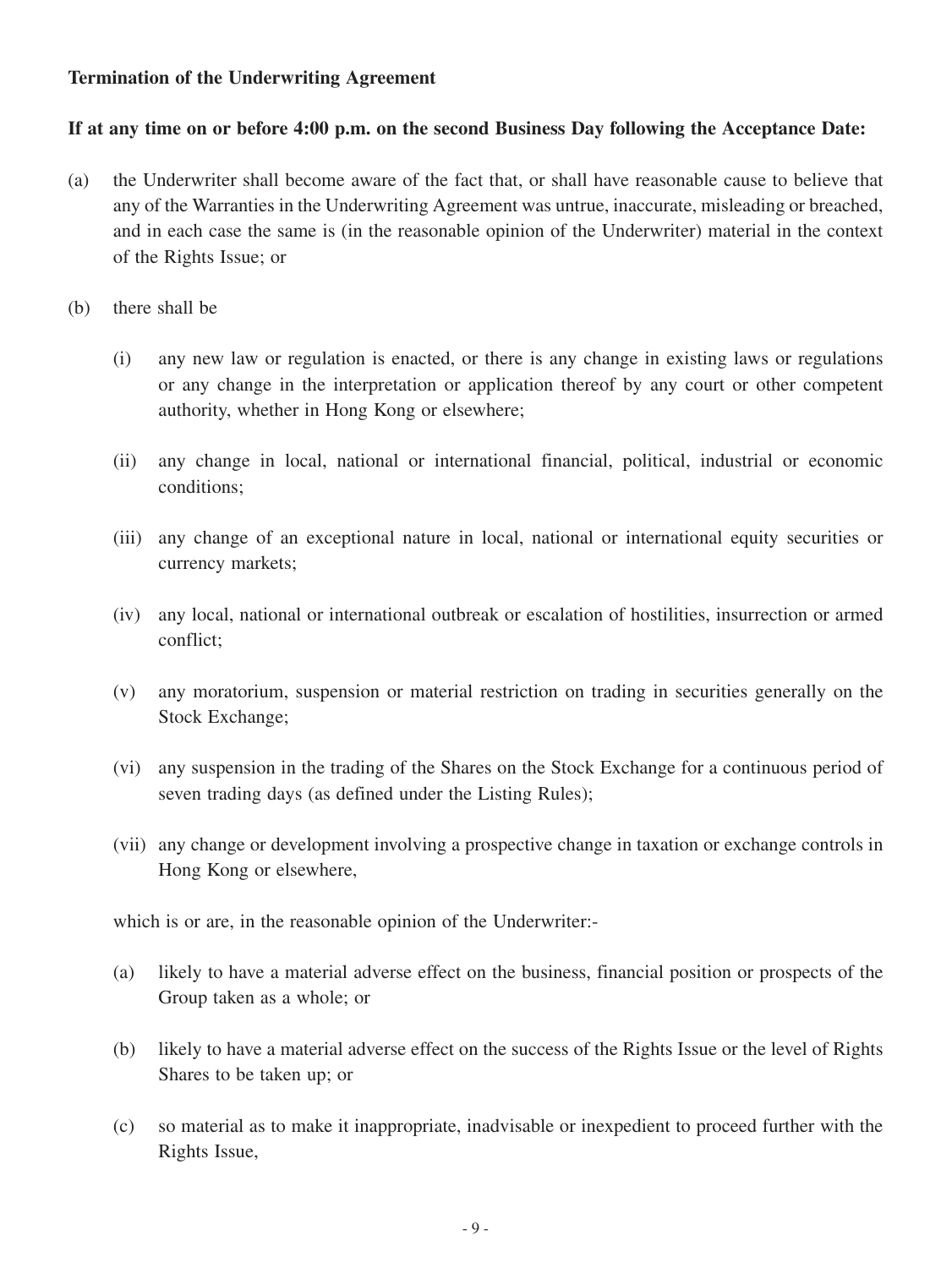then the Underwriter may, by notice in writing given to the Company on or before 4:00 p.m. on the second Business Day following the Acceptance Date, rescind the Underwriting Agreement and thereupon all obligations of the Underwriter hereunder shall cease and no party shall have any claim against any other party in respect of any matter or thing arising out of or in connection with the Underwriting Agreement (save for any antecedent breaches) and the Rights Issue shall not proceed.

# **WARNING OF THE RISKS OF DEALING IN THE SHARES AND THE NIL-PAID RIGHTS SHARES**

**Existing Shares will be dealt with on a cum-rights basis until 8 May 2008. The Rights Shares will be dealt with in their nil-paid form from 22 May 2008 to 30 May 2008 (both dates inclusive). If the Underwriter terminates the Underwriting Agreement (see sub-section headed "Termination of the Underwriting Agreement" above) or the conditions of the Rights Issue (see sub-section headed "Conditions of the Rights Issue" above) cannot be fulfilled or waived on or before the latest acceptance time of the Rights Issue (or such later time and/or date as the Company and the Underwriter may determine in writing), the Rights Issue shall not proceed and shall lapse.**

**Any dealings in the Shares from the date of this announcement up to the date on which all the conditions of the Rights Issue are fulfilled, and any dealings in the Rights Shares in their nil-paid form between 22 May 2008 and 30 May 2008, both dates inclusive, are accordingly subject to the risk that the Rights Issue may not become unconditional or may not proceed.**

**Shareholders and potential investors should therefore exercise caution when dealing in the Shares or Rights Shares in their nil-paid form, and if they are in any doubt about their position, they are recommended to consult their professional adviser.**

# **CHANGES IN THE SHAREHOLDING STRUCTURE OF THE COMPANY ARISING FROM THE RIGHTS ISSUE**

The changes in the shareholding structure of the Company arising from the Rights Issue are as follows:

|                            |                            | As at the date of<br>this announcement |                            | <b>Immediately following completion</b><br>of the Rights Issue<br>(assuming all the Shareholders<br>have applied for the Rights |                            | <b>Immediately following</b><br>completion of the Rights Issue<br>(assuming 0% acceptance<br>by the Shareholders |  |
|----------------------------|----------------------------|----------------------------------------|----------------------------|---------------------------------------------------------------------------------------------------------------------------------|----------------------------|------------------------------------------------------------------------------------------------------------------|--|
|                            |                            |                                        | Shares in full)            |                                                                                                                                 | other than Upsky)          |                                                                                                                  |  |
|                            | Number of<br><b>Shares</b> | $(\%)$                                 | Number of<br><b>Shares</b> | $(\%)$                                                                                                                          | Number of<br><b>Shares</b> | $(\%)$                                                                                                           |  |
| Upsky                      | 70,178,249                 | 50.51                                  | 175,445,622                | 50.51                                                                                                                           | 278,573,849                | 80.21                                                                                                            |  |
| <b>Public Shareholders</b> | 68,752,151                 | 49.49                                  | 171,880,378                | 49.49                                                                                                                           | 68,752,151                 | 19.79                                                                                                            |  |
| <b>Total</b>               | 138,930,400                | 100.00                                 | 347,326,000                | 100.00                                                                                                                          | 347,326,000                | 100.00                                                                                                           |  |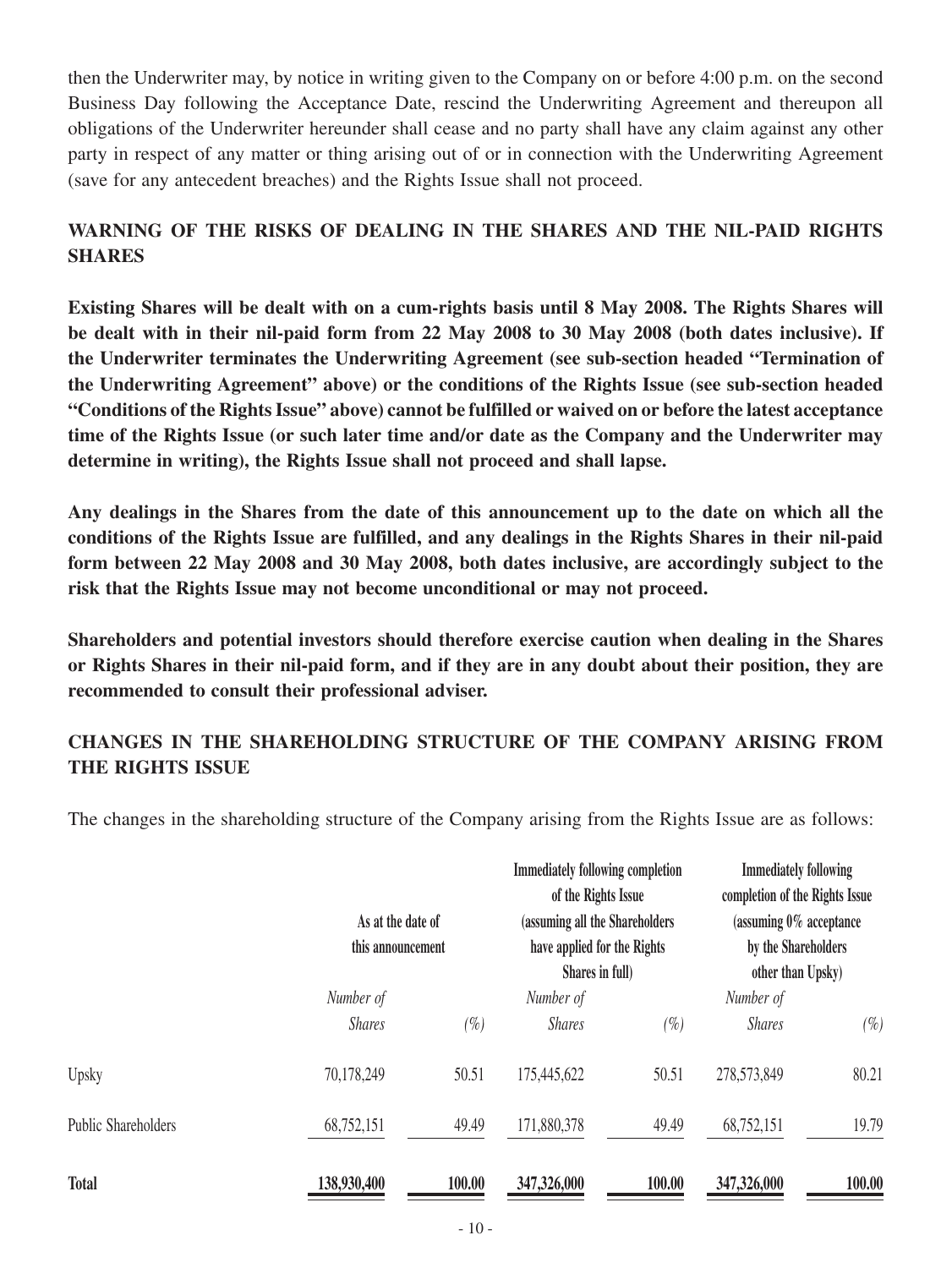#### **RESTORATION OF PUBLIC FLOAT**

As set forth under the section headed "Changes in the shareholding structure of the Company arising from the Rights Issue" above, immediately upon completion of the Rights Issue, assuming no Rights Share is taken up by the Shareholders other than Upsky, the public float of the Company will decrease to approximately 19.79%. In this regard, Upsky has undertaken that it shall place such number of the Underwritten Shares to independent third parties to comply with the public float requirements under the Listing Rules in the event that the percentage of public float resulting from completion of the Rights Issue falls below the required minimum percentage under the Listing Rules. Upsky shall take appropriate steps/ measures to ensure sufficient public float of the Shares upon completion of the Rights Issue.

#### **EXPECTED TIMETABLE**

The expected timetable for the Rights Issue is set out below:

| 2008                                                              |
|-------------------------------------------------------------------|
| (Hong Kong time)                                                  |
|                                                                   |
|                                                                   |
| Latest time for lodging transfer of the Shares in order to        |
|                                                                   |
|                                                                   |
|                                                                   |
|                                                                   |
|                                                                   |
|                                                                   |
|                                                                   |
| Latest time for acceptance of, and payment for, the Rights Shares |
|                                                                   |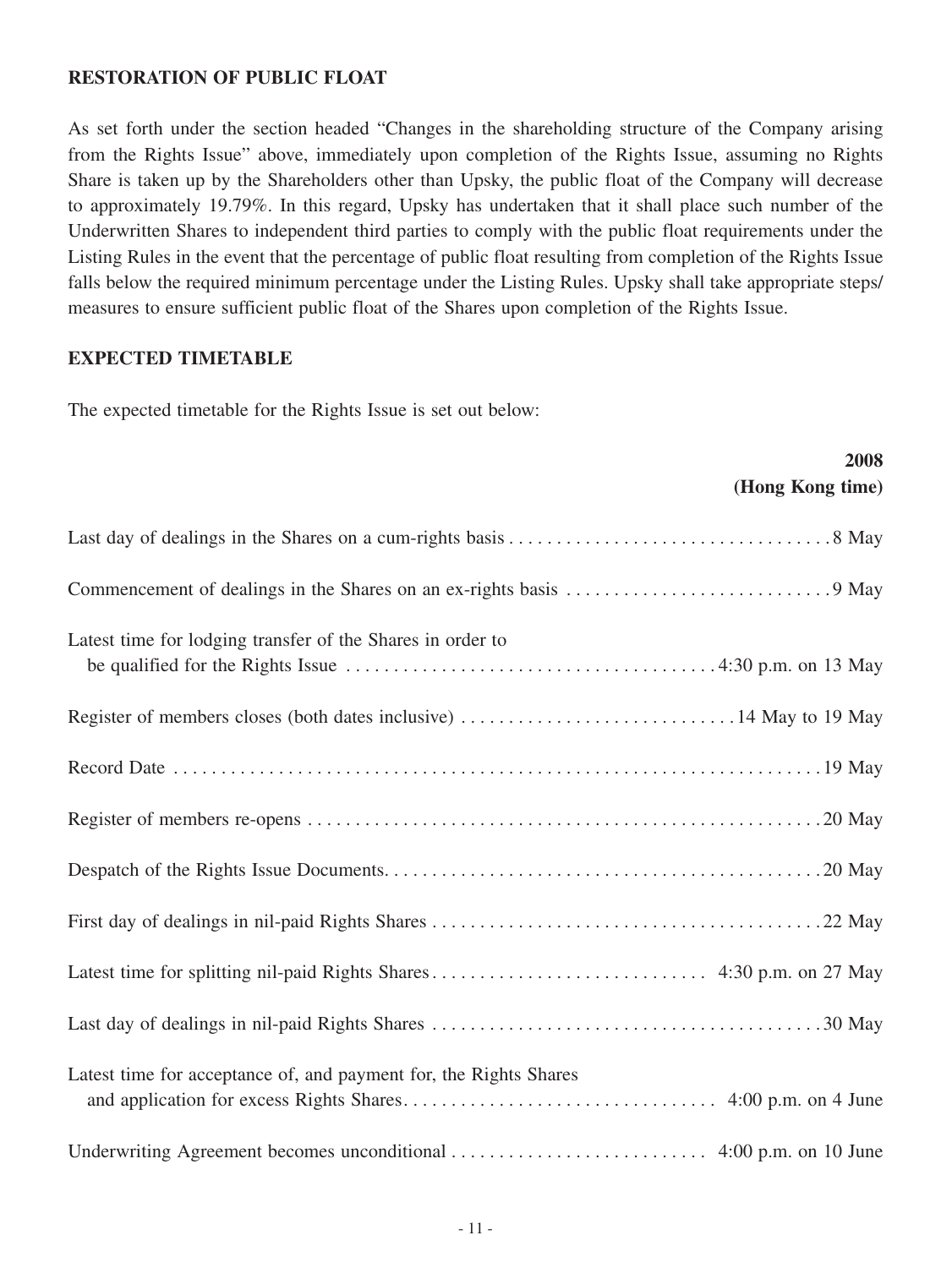| Announcement of results of the Rights Issue to be published in |
|----------------------------------------------------------------|
| Refund cheques in respect of wholly or partially unsuccessful  |
|                                                                |
|                                                                |

Dates or deadlines specified in this announcement are indicative only and may be varied by agreement between the Company and Upsky. Any consequential changes to the expected timetable will be published or notified to the Shareholders appropriately.

# **INFORMATION ON THE GROUP**

The Company is an investment holding company and the principal activities of the Group are consisted of the provision of building related maintenance services in Hong Kong.

As referred to in the annual report of the Company for the year ended 31 March 2007, the Group's audited turnover for the year ended 31 March 2007 was approximately HK\$210.51 million (2006: approximately HK\$195.87 million), while its audited loss for the year ended 31 March 2007 was approximately HK\$2.73 million (2006: approximately HK11.32 million).

As referred to in the interim report of the Company for the six months ended 30 September 2007, the Group's unaudited turnover for the six months ended 30 September 2007 was approximately HK\$74.30 million (2006: approximately HK\$108.06 million) while its unaudited loss for the six months ended 30 September 2007 was approximately HK\$5.28 million (2006: approximately HK0.6 million).

## **REASONS FOR THE RIGHTS ISSUE AND USE OF PROCEEDS**

As disclosed in the announcement of the Company dated 12 March 2008, the Company, through its wholly-owned subsidiary, entered into a non-legally binding framework agreement with Beihai Yinhe and Mr. Gao, pursuant to which Beihai Yinhe and Mr. Gao have agreed to sell and the Company has agreed to acquire the entire equity interest in the Hotel, which holds, among others, a hotel and the relevant land use right in Nanning, the PRC. Details of the acquisition of the Hotel are set out in the aforementioned announcement of the Company dated 12 March 2008.

Currently, the Company is in the process of obtaining approvals from the relevant PRC government authorities and negotiating on the terms of the acquisition of the Hotel. The net proceeds of the Rights Issue, after deduction of expenses, are estimated to be of approximately HK\$101 million, the Company intends to apply the net proceeds from the Rights Issue to finance the acquisition of the Hotel, if materialises. In the event that the acquisition of the Hotel is not materialised, part of the net proceeds from the Rights Issue will be reserved as capital for other investment opportunities to be identified by the Company, while the remaining of the net proceeds (if any) will be utilised as general working capital of the Group.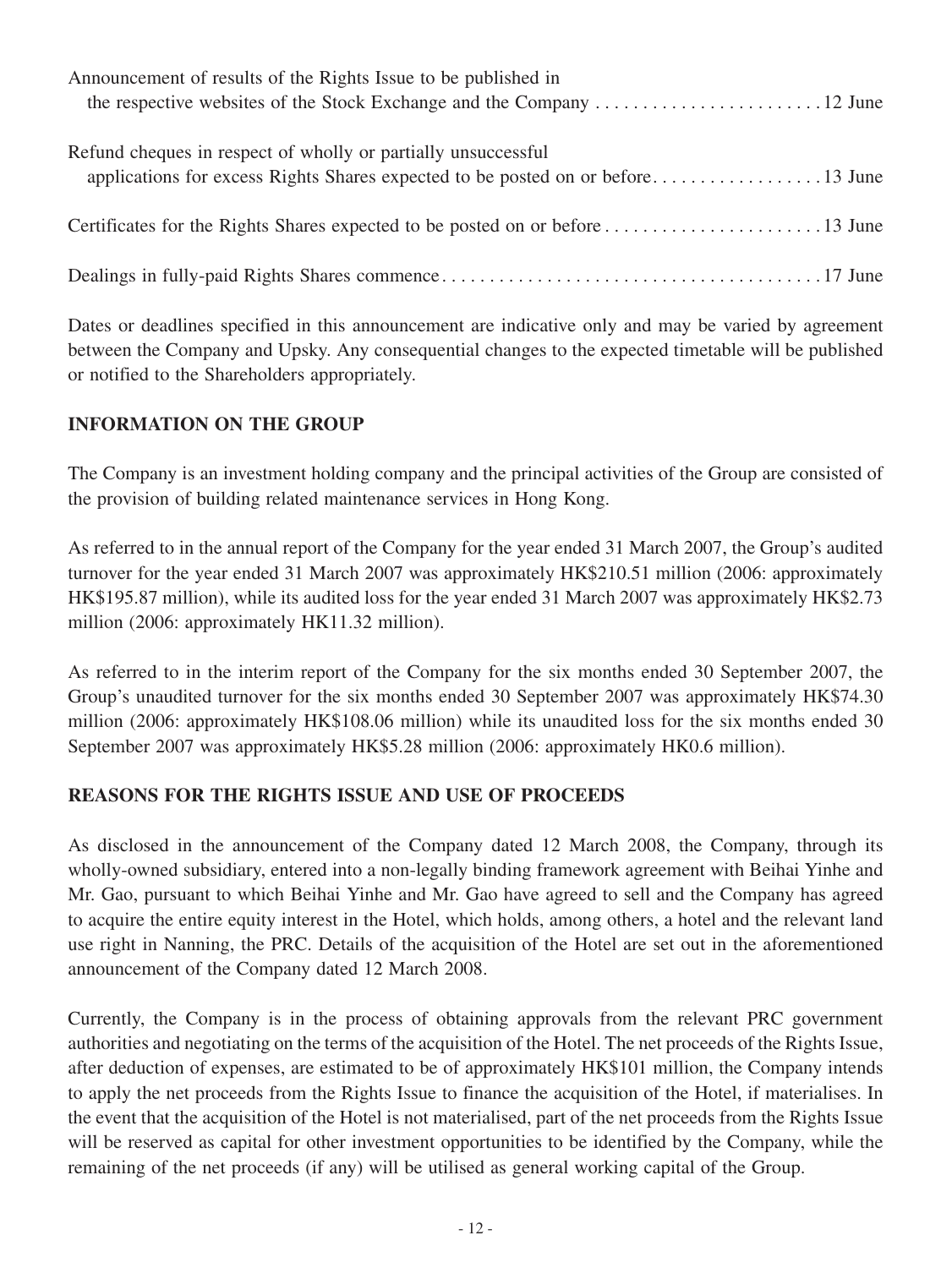Further announcement(s) will be made by the Company in respect of any material development in respect of the acquisition of the Hotel to comply with the disclosure and/or approval requirements under the Listing Rules.

# **FUND RAISING ACTIVITIES OF THE COMPANY WITHIN 12 MONTHS TO THE DATE OF THIS ANNOUNCEMENT**

| Date of<br>announcement | <b>Description</b>               | Net proceeds<br>(approximately) | Intended use of proceeds                                                                                                      | Actual use of proceeds as at the<br>date of this announcement                     |
|-------------------------|----------------------------------|---------------------------------|-------------------------------------------------------------------------------------------------------------------------------|-----------------------------------------------------------------------------------|
| 15 August 2007          | Subscription of<br>new Shares    | HK\$18 million                  | To strengthen the Company's<br>capital base and provide<br>flexibility for the Group's<br>future development<br>and expansion | The net proceeds have been<br>reserved as general working<br>capital of the Group |
| 29 October 2007         | Issue of the<br>Convertible Bond | HK\$120 million                 | To strengthen the Company's<br>capital base and provide<br>flexibility for the Group's<br>future development<br>and expansion | The net proceeds have been<br>reserved as general working<br>capital of the Group |

Save as disclosed above, the Company did not carry out any rights issue, open offer or other issue of equity securities for fund raising purpose or otherwise within the past 12 months prior to the date of this announcement.

# **SGM**

The SGM will be held to consider and, if thought fit, passing the ordinary resolution(s) by way of poll to approve the Rights Issue and the Underwriting Agreement. Pursuant to Rule 7.19(6) of the Listing Rules, Upsky and its associates, and parties acting in concert with any of them shall abstain from voting on the relevant resolution(s) at the SGM.

# **GENERAL**

The Company has established an Independent Board Committee (which comprises all the three independent non-executive Directors, being Prof. Ye Jianping, Mr. Derek Palaschuk and Mr. Yao Xusheng) (i) to advise the Independent Shareholders as to whether the terms of the Rights Issue and the Underwriting Agreement are fair and reasonable so far as the Independent Shareholders are concerned and whether the Rights Issue and the Underwriting Agreement are in the interests of the Company and the Shareholders as a whole, and (ii) to advise the Independent Shareholders on how to vote, taking into account the recommendations of the Independent Financial Adviser.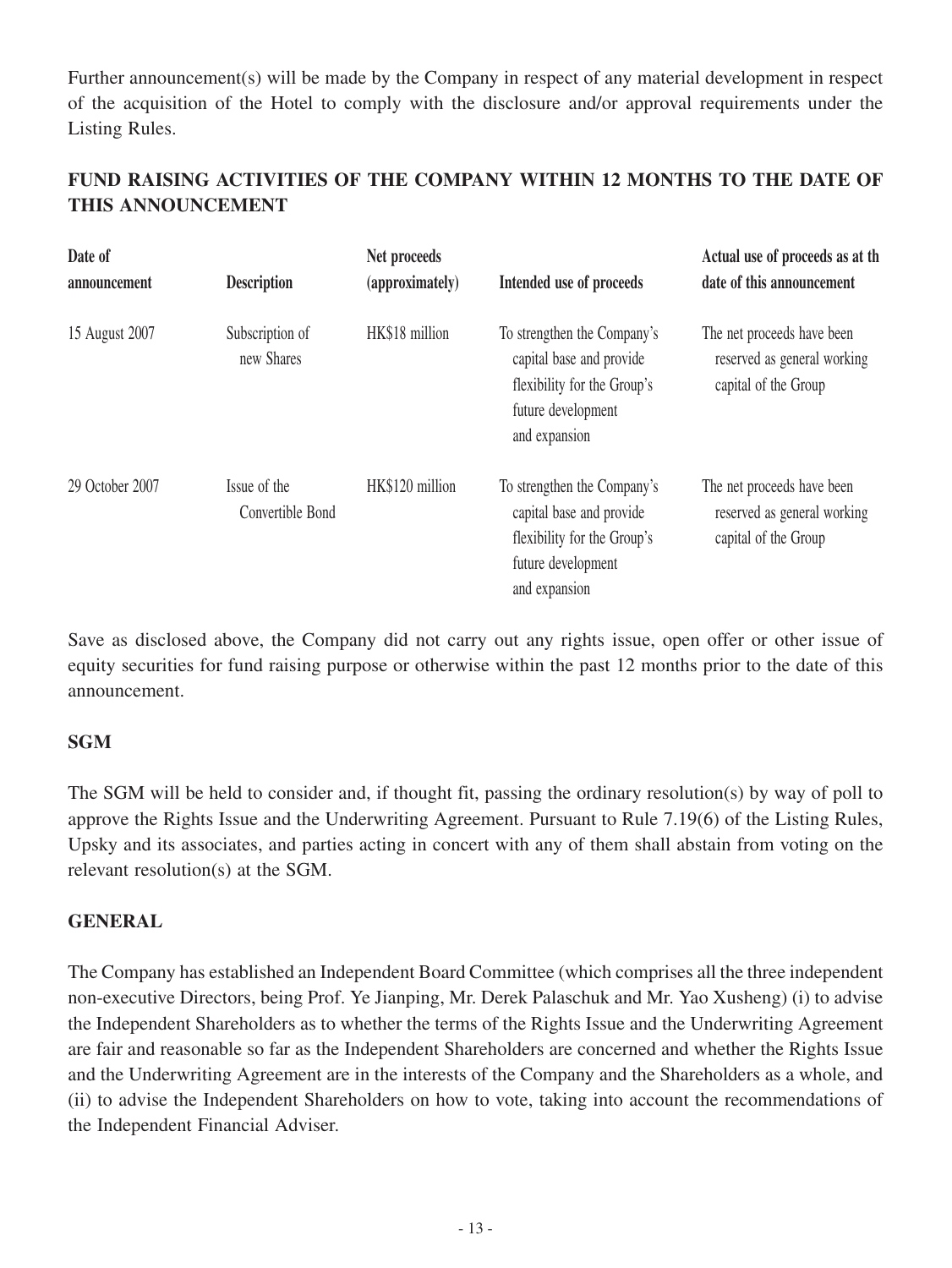A circular containing, among other things, details of the Rights Issue and the Underwriting Agreement, the recommendation of the Independent Board Committee and the letter from the Independent Financial Adviser to the Independent Board Committee and the Independent Shareholders, together with a notice convening the SGM will be despatched to the Shareholders as soon as practicable.

The Rights Issue Documents setting out details of the Rights Issue and the Underwriting Agreement will be despatched to the Qualifying Shareholders as soon as practicable, subject to the conditions set out under the sub-section headed "Conditions of the Rights Issue" under the section headed "Proposed Rights Issue" of this announcement being satisfied.

# **SUSPENSION AND RESUMPTION OF TRADING**

At the request of the Company, trading of the Shares on the Stock Exchange has been suspended from 2:30 p.m. on 7 April 2008 pending the publication of this announcement. Application has been made by the Company to the Stock Exchange for resumption of trading in the Shares with effect from 9:30 a.m. on 9 April 2008.

## **DEFINITIONS**

Unless the context otherwise requires, capitalized terms used in this announcement shall have the following meanings:

| "Acceptance Date"          | 4 June 2008, being the last day for acceptance and payment of the<br>Rights Shares, or such other date as the Company and the Underwriter<br>may agree in writing     |
|----------------------------|-----------------------------------------------------------------------------------------------------------------------------------------------------------------------|
| "associate(s)"             | shall have the meaning as ascribed to it under the Listing Rules                                                                                                      |
| "Board"                    | the board of Directors                                                                                                                                                |
| "Business Day"             | a day (excluding Saturdays) on which banks are generally open for<br>business in Hong Kong                                                                            |
| "Beihai Yinhe and Mr. Gao" | 北海銀河高科技產業股份有限公司 (Beihai Yinhe High Technology<br>Industry Company Limited*) and Mr. Gao Jian who respectively owns<br>95% and 5% of the equity interests in the Hotel |
| "Companies Ordinance"      | Companies Ordinance (Chapter 32 of the Laws of Hong Kong)                                                                                                             |
| "Company"                  | Shun Cheong Holdings Limited, a company incorporated in Bermuda<br>and the shares of which are listed on the main board of the Stock<br>Exchange                      |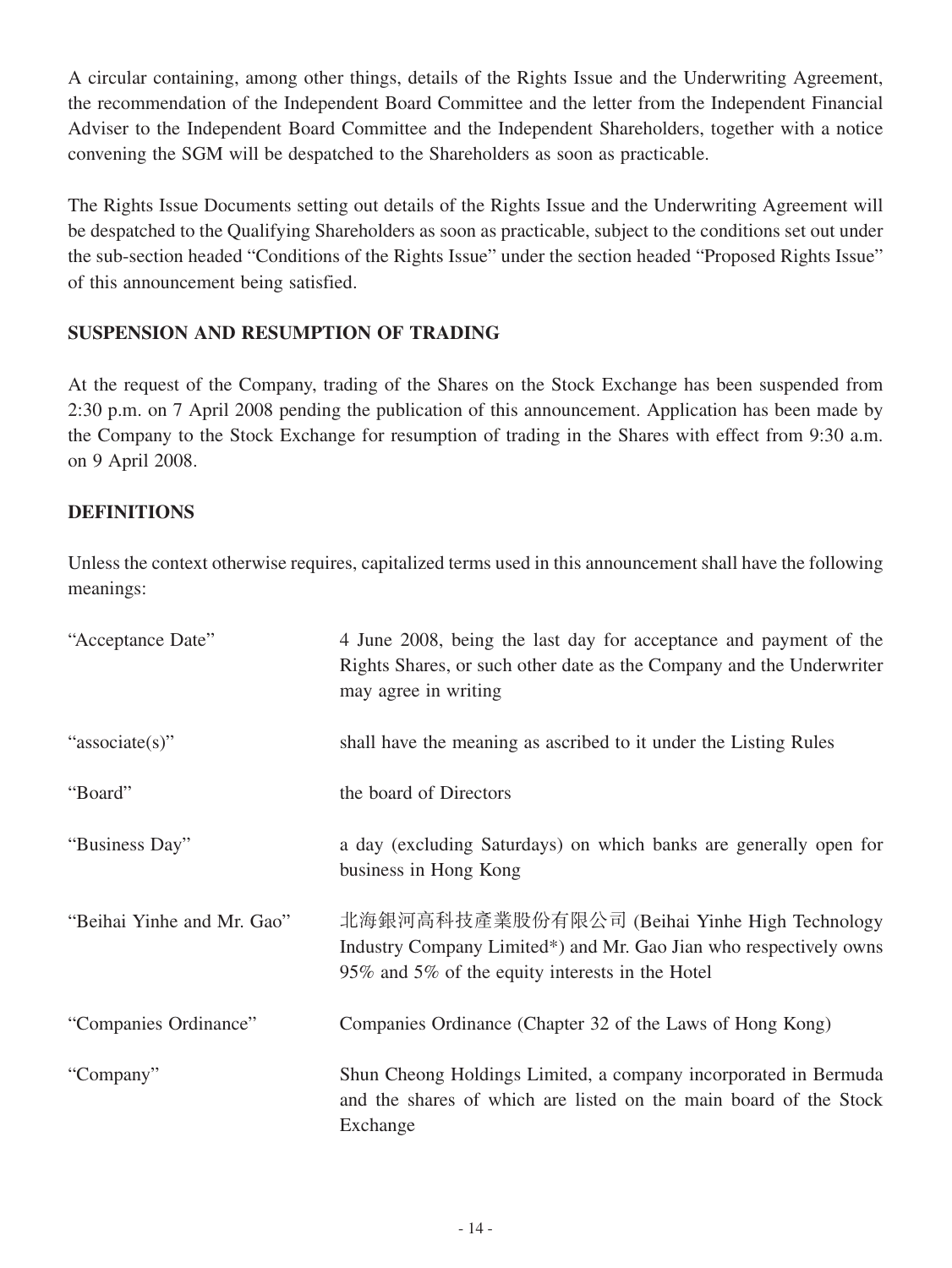| "Convertible Bond"             | a convertible bond issued by the Company to Tanisca in the aggregate<br>principal amount of HK\$120,000,000 with a term of five years on 28<br>March 2008                                                                                                                                                                                                                                                                                                                                                                                                   |
|--------------------------------|-------------------------------------------------------------------------------------------------------------------------------------------------------------------------------------------------------------------------------------------------------------------------------------------------------------------------------------------------------------------------------------------------------------------------------------------------------------------------------------------------------------------------------------------------------------|
| "Director(s)"                  | director(s) of the Company                                                                                                                                                                                                                                                                                                                                                                                                                                                                                                                                  |
| "Excluded Shareholder(s)"      | Shareholder(s) whose names appear on the register of members of the<br>Company as at the close of business on the Record Date and whose<br>address(es) as shown on such register is/are outside Hong Kong where<br>the Directors, based on legal opinions provided by legal advisers,<br>consider it necessary or expedient not to offer the Rights Shares to such<br>Shareholder(s) on account either of legal restrictions under the laws of<br>the relevant place or the requirements of the relevant regulatory body<br>or stock exchange in that place |
| "Group"                        | the Company and its subsidiaries                                                                                                                                                                                                                                                                                                                                                                                                                                                                                                                            |
| "Hong Kong"                    | the Hong Kong Special Administrative Region of the PRC                                                                                                                                                                                                                                                                                                                                                                                                                                                                                                      |
| "Hotel"                        | 廣西沃頓國際大酒店有限公司 (Guangxi Wharton International Hotel<br>Company Limited*)                                                                                                                                                                                                                                                                                                                                                                                                                                                                                     |
| "Independent Board Committee"  | comprises all the three independent non-executive Directors, being<br>Prof. Ye Jianping, Mr. Derek Palaschuk and Mr. Yao Xusheng, to advise<br>the Independent Shareholders in respect of the Rights Issue and the<br><b>Underwriting Agreement</b>                                                                                                                                                                                                                                                                                                         |
|                                | "Independent Financial Adviser" the independent financial adviser to be appointed by the Company<br>to advise the Independent Board Committee and the Independent<br>Shareholders in respect of the Rights Issue and the Underwriting<br>Agreement                                                                                                                                                                                                                                                                                                          |
| "Independent Shareholders"     | Shareholders who are not interested or involved in the Rights Issue,<br>being Shareholders other than Upsky, its associates and their respective<br>parties acting in concert                                                                                                                                                                                                                                                                                                                                                                               |
| "independent third party(ies)" | shall have the meaning as ascribed to it under the Listing Rules                                                                                                                                                                                                                                                                                                                                                                                                                                                                                            |
| "Last Trading Day"             | 7 April 2008, being the last half trading day of the Shares on the Stock<br>Exchange prior to this announcement                                                                                                                                                                                                                                                                                                                                                                                                                                             |
| "Listing Rules"                | the Rules Governing the Listing of Securities on the Stock Exchange                                                                                                                                                                                                                                                                                                                                                                                                                                                                                         |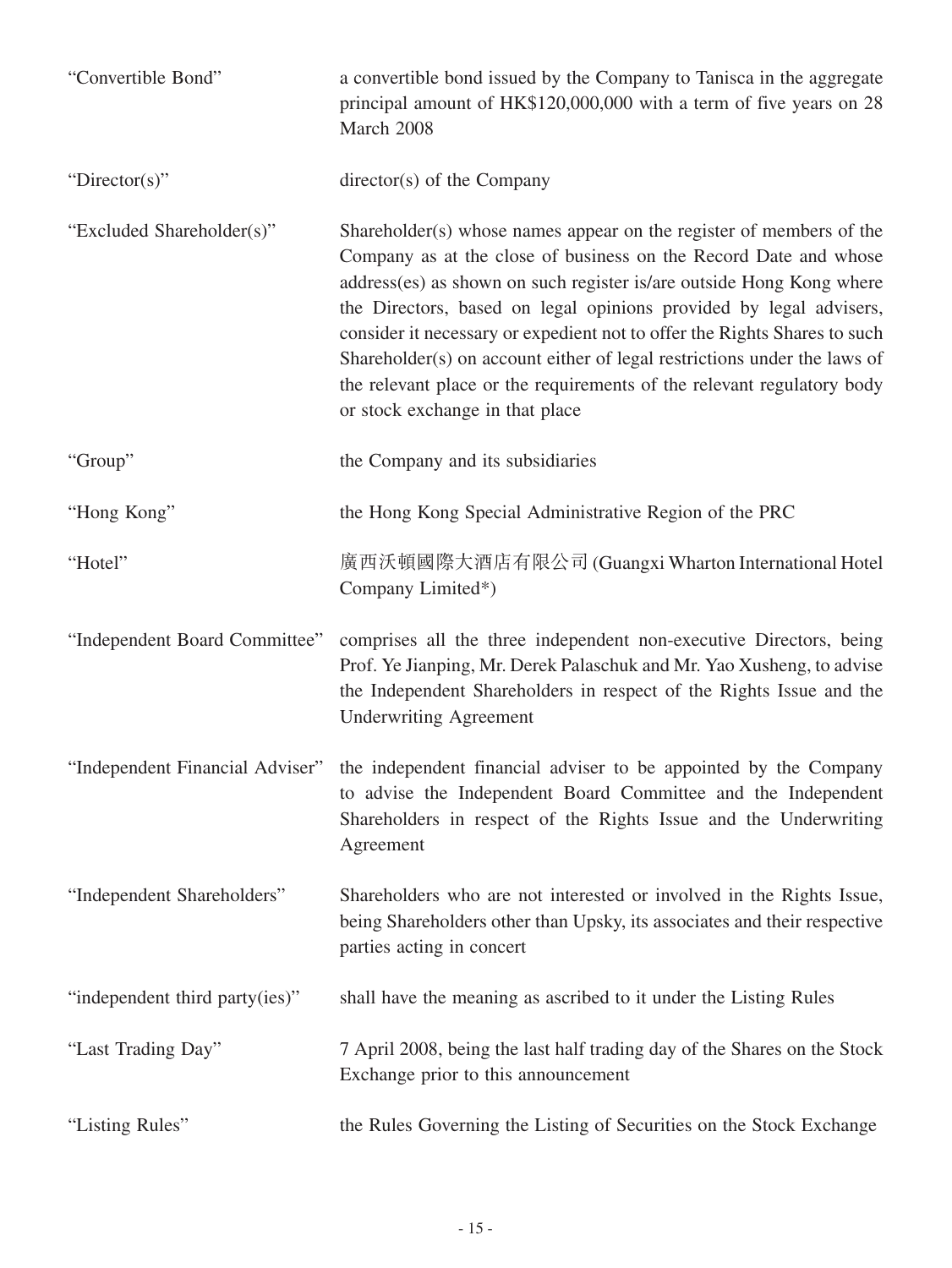| "Overseas Shareholder(s)"   | Shareholder(s) whose names appear on the register of members of the<br>Company as at the close of business on the Record Date and whose<br>address(es) as shown on such register is/are outside Hong Kong |
|-----------------------------|-----------------------------------------------------------------------------------------------------------------------------------------------------------------------------------------------------------|
| "PRC"                       | the People's Republic of China                                                                                                                                                                            |
| "Prospectus"                | the prospectus to be issued by the Company in relation to the Rights<br>Issue                                                                                                                             |
| "Qualifying Shareholder(s)" | Shareholder(s) whose name(s) appear on the register of members of the<br>Company as at the close of business on the Record Date, other than the<br><b>Excluded Shareholders</b>                           |
| "Record Date"               | 19 May 2008, the record date to determine entitlements to the Rights<br>Issue                                                                                                                             |
| "Rights Issue"              | the issue of 208,395,600 Rights Shares at the Subscription Price on the<br>basis of three Rights Share for every two existing Shares held on the<br>Record Date payable in full on acceptance             |
| "Rights Issue Documents"    | the Prospectus, the provisional allotment letters and the forms of<br>application for excess Rights Shares to be issued by the Company                                                                    |
| "Rights Share(s)"           | new Share(s) to be allotted and issued in respect of the Rights Issue                                                                                                                                     |
| "SGM"                       | the special general meeting of the Company to be convened for the<br>purposes of considering, among other things, the Rights Issue and the<br><b>Underwriting Agreement</b>                               |
| "Share $(s)$ "              | ordinary share(s) of HK\$0.01 each in the share capital of the<br>Company                                                                                                                                 |
| "Shareholder(s)"            | holder(s) of the Shares                                                                                                                                                                                   |
| "Stock Exchange"            | The Stock Exchange of Hong Kong Limited                                                                                                                                                                   |
| "Subscription Price"        | HK\$0.50 per Rights Share                                                                                                                                                                                 |
| "Tanisca"                   | Tanisca Investments Limited, a company wholly-owned by Mr. Mo<br>Tianquan (a non-executive Director and a substantial Shareholder)                                                                        |
| "Underwriting Agreement"    | the underwriting agreement entered into between the Company and<br>Upsky dated 7 April 2008 in relation to the Rights Issue                                                                               |